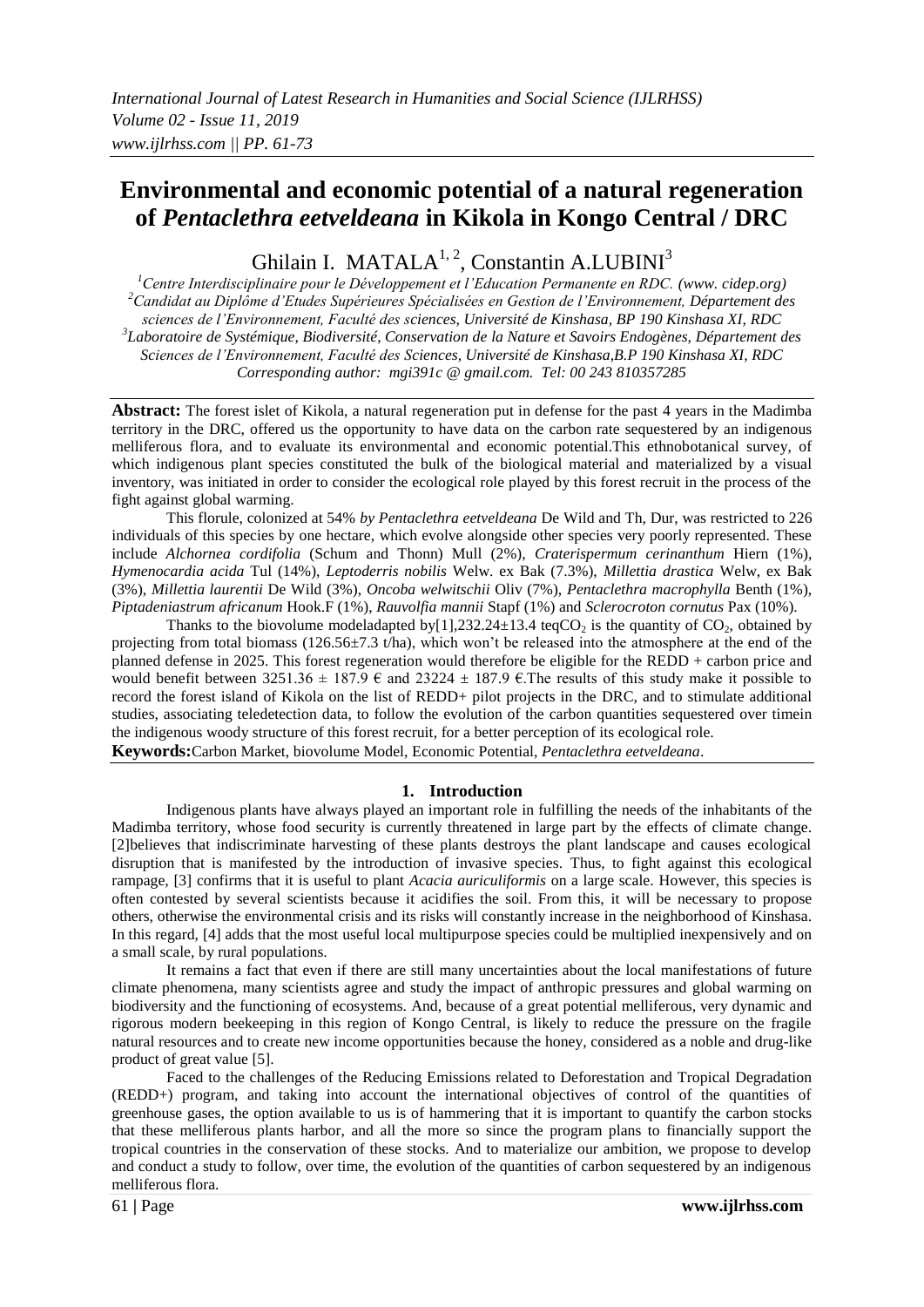## *International Journal of Latest Research in Humanities and Social Science (IJLRHSS) Volume 02 - Issue 11, 2019 www.ijlrhss.com || PP. 61-73*

Our choice in favor of the forest island of Kikola whose surface area defended since nearly four (4) years from now is four (4) hectares, proceeds from the double requirement namely, that of the richness and specific diversity of on the one side, and opportunity on the other. In fact, this islet presents an exceptional dominance of the individuals of *Pentaclethra eetveldeana* De Wild and Th, Dur, whose domestication is in vogue among the beekeepers of the territory of Madimba and those of the neighboring territories of Kasangulu and Mbanza Ngungu. Its seeds are the main source of new plants, both for natural vegetation and for cultivation. This species [6] has the environmental qualities that make it a valuable species and can be recommended in afforestation and reforestation by its ability to sequester the greenhouse gas and its other virtues.

The nkunku [7], a type of artificial forest, is the second type of woodland that structures the landscape of the Bantandu finages studied. They can be constituted on savannah or come from the protection of an existing forest and its enrichment. The nkunku appellation is sometimes used by villagers to describe a fallow that has been maintained for several years and is rebuilding as a forest recruit. Once the tree potential is restored, the space is completely cleared to produce charcoal and crops are installed there. In the current Kongo Central (Bas-Congo), nkunku are also used for honey production and harvesting of different non-timber forest products.

This study is carried out to solve the problem of the scarcity of data on the carbon rate sequestered by a melliferous indigenous flora. Hence the choice of *Pentaclethra eetveldeana*, this species currently coveted in this part of Kongo Central and the need for this study to preserve, improve and enhance the density of the woody cover. The general objective is to consider the ecological role played by this unassisted natural regeneration in the process of the fight against global warming. More specifically to:

- 1. determine the melliferous floristic diversity of the site under study
- 2. quantify woody biomass as well as carbon sequestered by flagship species
- 3. calculate the financial potential of the site in accordance with the carbon market and to make projections for the end of the defenses planned in 2025.

The expected results of this inventory limited in space and time, will make it possible to estimate the melliferous biomass of this forestry island and the mass of carbon sequestered in the woody structure of the inventoried trees.

## **2. Study Environment**

Kikola is a village opened up from Madimba territory, Kongo Central province in the DRC. It is located along the national highway n°1, 116 km from the city of Kinshasa, and about 4 km from the Botanical Garden of Kisantu. Its geographical coordinates are as follows: south latitude: 05 ° 06 '40.3' ', east longitude: 015 ° 06' 0.10 " and altitude: 583 m. Figure 1 below shows the administrative map of the Madimba territory and locates the village Kikola.



**Figure 1** : Localisation of Kikola village. Reference: [7]

[8] estimates that almost all the localities of Kasangulu and Madimba belong to the AW4 climatic type of the Köppen classification, with four months of dry season. It adds that the rainfall is short-lived and varies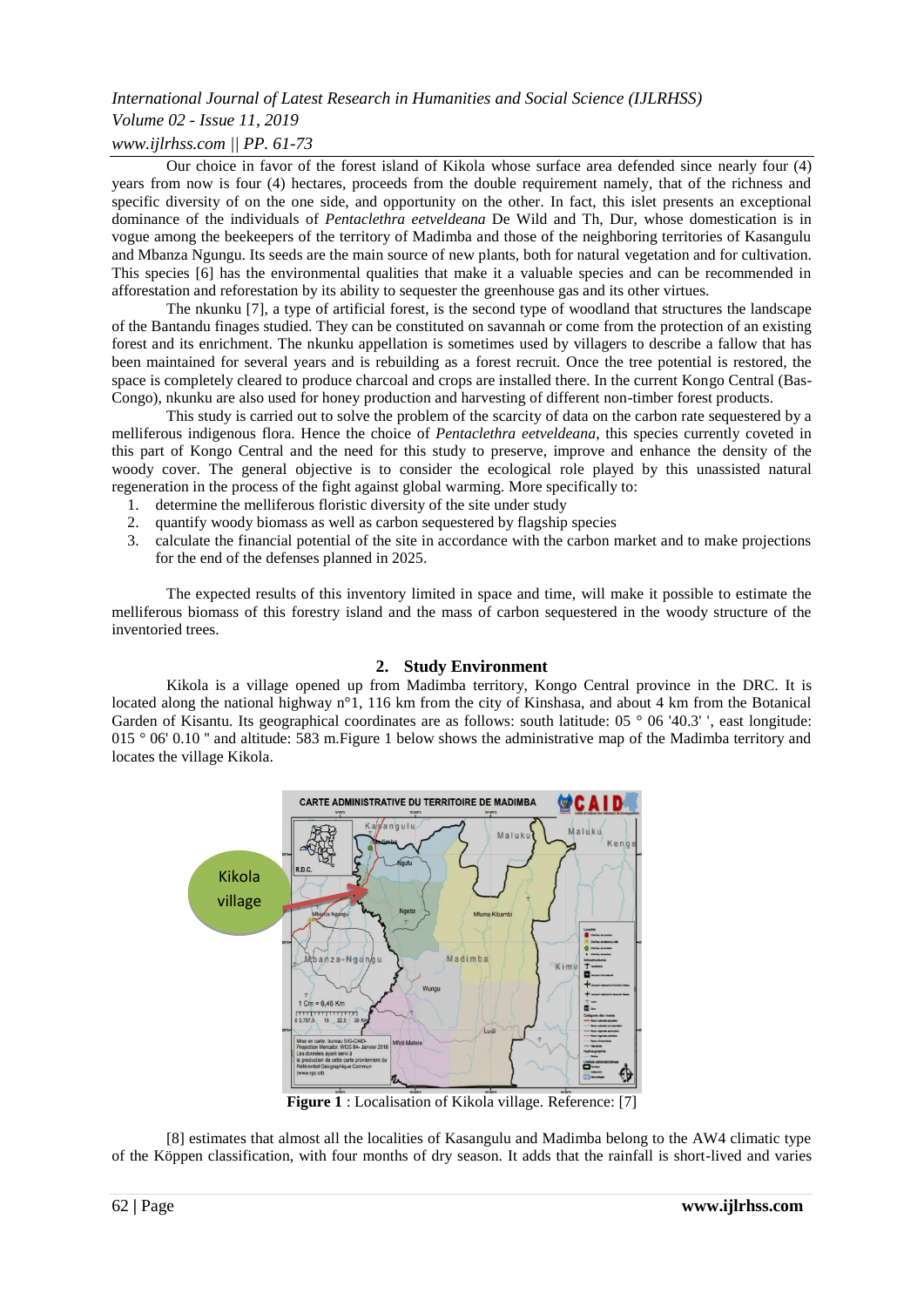## *Volume 02 - Issue 11, 2019*

*www.ijlrhss.com || PP. 61-73*

around 1500 mm. Also, [9] points out that the vegetation of the Kasangulu and Madimba territories is composed of a mosaic of forestry recruits and savannas, which grow mainly on sandy loam soil.

## **3. Material and Method**

#### **3.1 MATERIAL**

Botanical samples collected on the site of study constituted our material which made it possible to identify and inventory the species forming the forest stand concerned in this work. All this material constitutes the reference collection of this study, stored at the Herbarium of the Faculty of Sciences of the University of Kinshasa. For this harvest, the usual equipment and a 1.3 m strand of wood for visual estimation of tree height from the ground [10]were used.

#### **3.2 Method**

#### **3.2.1 Field work**

We carried out an ethnobotanical survey based on an interview with the 11(eleven) beekeepers of the Kikola Apicultural Project, with the help of whom observations and a visual inventory were conducted from a reasoned sample deliberately limiting our study to a device of half a hectare (½ ha), as shown schematically in Figure 2 below.





This achievement was restricted to indigenous melliferous trees with a dbh  $\geq 10$  cm to 1.3 m from the soil[11], and the circumferences and heights from the measurements during this floristic inventory were used by extrapolation, to evaluate the woody biomass as well as the amount of carbon sequestered.

#### **3.2.2 Structural diversity of vegetation**

We analyzed the horizontal structure of this stand as well as that of the vertical structure, in order to better display the physiognomy of this natural regeneration. To this end, [1] through the adaptation of the hardwood volume model, estimates that the parameters such as density, basal area of the individuals surveyed and their distribution in diameter class reflect the horizontal structure. . As for the vertical structure, it is described by the distribution in height classes of different individuals. Density, defined as the number of individuals per unit area, reflects land use by species. This parameter is calculated using the mathematical formula below:  $d = n/S$  where d is the density, n is the number of stems and S is the total area of observation (in hectares). Concerning the basal area, [12] defines it as the area of the trunk section of all trees in a survey at 1.30 m above the ground. This parameter better reflects the horizontal occupation of the soil by the plant species, and is calculated according to the mathematical formula  $S = \pi D^2/4$ , in which S denotes the basal area and D is the diameter. To achieve this, we have [13] previously converted the circumference values to diameter.

As for woody biomass, [12] says that it is composed of above-ground biomass and underground biomass. Aboveground biomass is the mass of dry plant matter per unit area and is divided into trunk biomass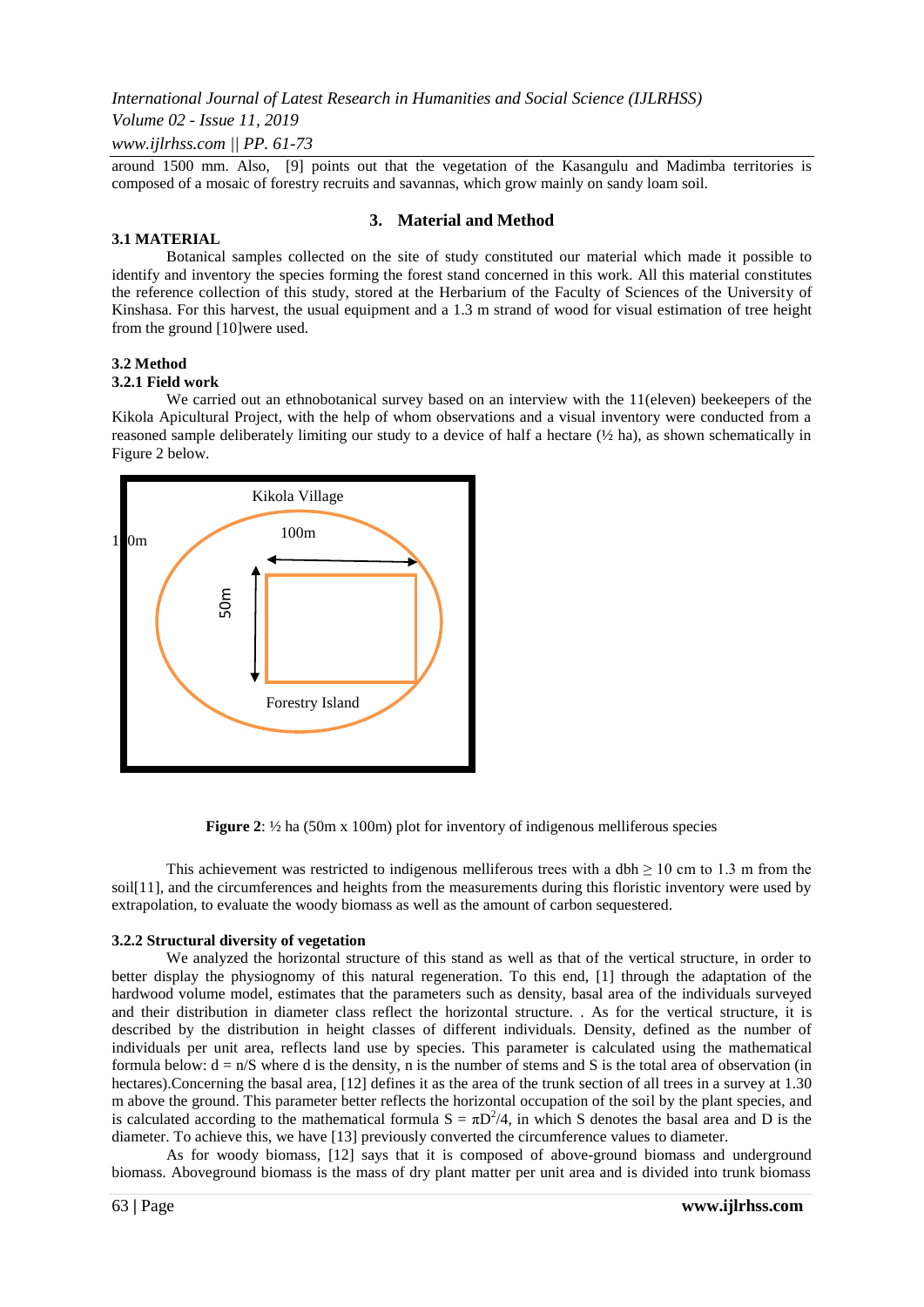## *Volume 02 - Issue 11, 2019*

## *www.ijlrhss.com || PP. 61-73*

and crown biomass (branches). In this regard, [13] estimate that the best allométric methods are those that include dbh (diameter at breast height), height, and density. The methodology chosen is based on the measurement by the forest inventory of tree circumferences and heights and describes two stages: the calculation of the volume, then that of the biomass. These measurable tree trunk variables are usually sufficient descriptors used to quantify the biovolume or mass of all trees. However, [1] reports that this commercial volume does not represent the total volume of wood in the aerial part of the tree. For this, an expansion factor (EF) of 1.895 is used to obtain the total volume of the aboveground biomass or aboveground biomass. The next step is to convert this volume of wood into dry matter biomass using the specific density constants of the wood.For this purpose, [14]- [16] state that for species with unknown specific gravity, a default value of 0.58 g/cm is used for tropical forests in Africa. The above-ground biomass (AGB) is given by the mathematical formula V x EF x D  $_{\rm (sp)}$ , while the underground biomass will be estimated at 16% of the above-ground biomass.

For the sake of precision, we have, for the same sample (113 individuals of *Pentaclethra eetveldeana* on feet), also used the allométric model of [17]adapted by [18]listed in table 1 below because it has been recognized as the most accurate [19]compared to other existing equations namely of [16], and that established by [20].

| <b>Table 1:</b> Allométrique equation for the determination of above ground biomass |                          |                |  |  |  |  |
|-------------------------------------------------------------------------------------|--------------------------|----------------|--|--|--|--|
|                                                                                     |                          |                |  |  |  |  |
| Allométrique equation (kg/tree)                                                     | <b>Field of validity</b> | <b>Authors</b> |  |  |  |  |
| $\text{Exp}(-0,37+0,333*LN(D)+0,933*LN(D)^2-0,122*LN(D)^3)$                         | $15 <$ DBH $\leq 156$ cm | 171            |  |  |  |  |
| $D =$ diameter in cm. Reference: [18]                                               |                          |                |  |  |  |  |

#### **3.2.3 Determination of sequestered carbon stock and co<sup>2</sup> rate (tC/ha)**

The estimate of carbon stock in the forest [21]depends on knowledge of dry biomass, the carbon stock being linked to the biomass  ${C (tC/ha) = CF \times B (t/ha)}$ . [14], [22] note that CF is the conversion factor from biomass to carbon, and it has been reported that the carbon contained in the dry biomass of a tree is 50%. And, after estimating the amount of total carbon contained in a tree, the corresponding sequestered  $CO<sub>2</sub>$  level is obtained by using the molar mass ratio of carbon and  $CO<sub>2</sub>$ .

#### **3.2.4 Economic value of Kikola Forest Island**

The financial cost of the carbon content of Kikola melliferous regeneration was estimated in relation with the current economic challenge of the carbon stock. [23] recall that the average selling priceof forest credit is 3 euro/tCO<sub>2</sub> for the CDM, 4.7 euro/tCO<sub>2</sub> for voluntary markets and 14 euro/ tC(low value) or 100 euro/tC (strong value) for REDD+. After extrapolation and projection for the end of the defense, we supported our observation with a mix between [6], [24] through his personal field communication on *Pentaclethra eetveldeana*, as well as the circumference measurement (167cm) of *Pentaclethra eetveldeana*on feet, almost 50 years old in the Kisantu Botanical Garden (south latitude: 05 ° 08 '49.6' ', east longitude: 015 ° 04'45.4 '' and altitude: 541m). This allowed us to admit an average annual growth of 1.1 cm in diameter and 0.5 m in height. Photo 1 below shows a front view of this forest island.



**Figure 3**: Natural regeneration at *Pentaclethra eetveldeana*at Kikola.Reference: [25].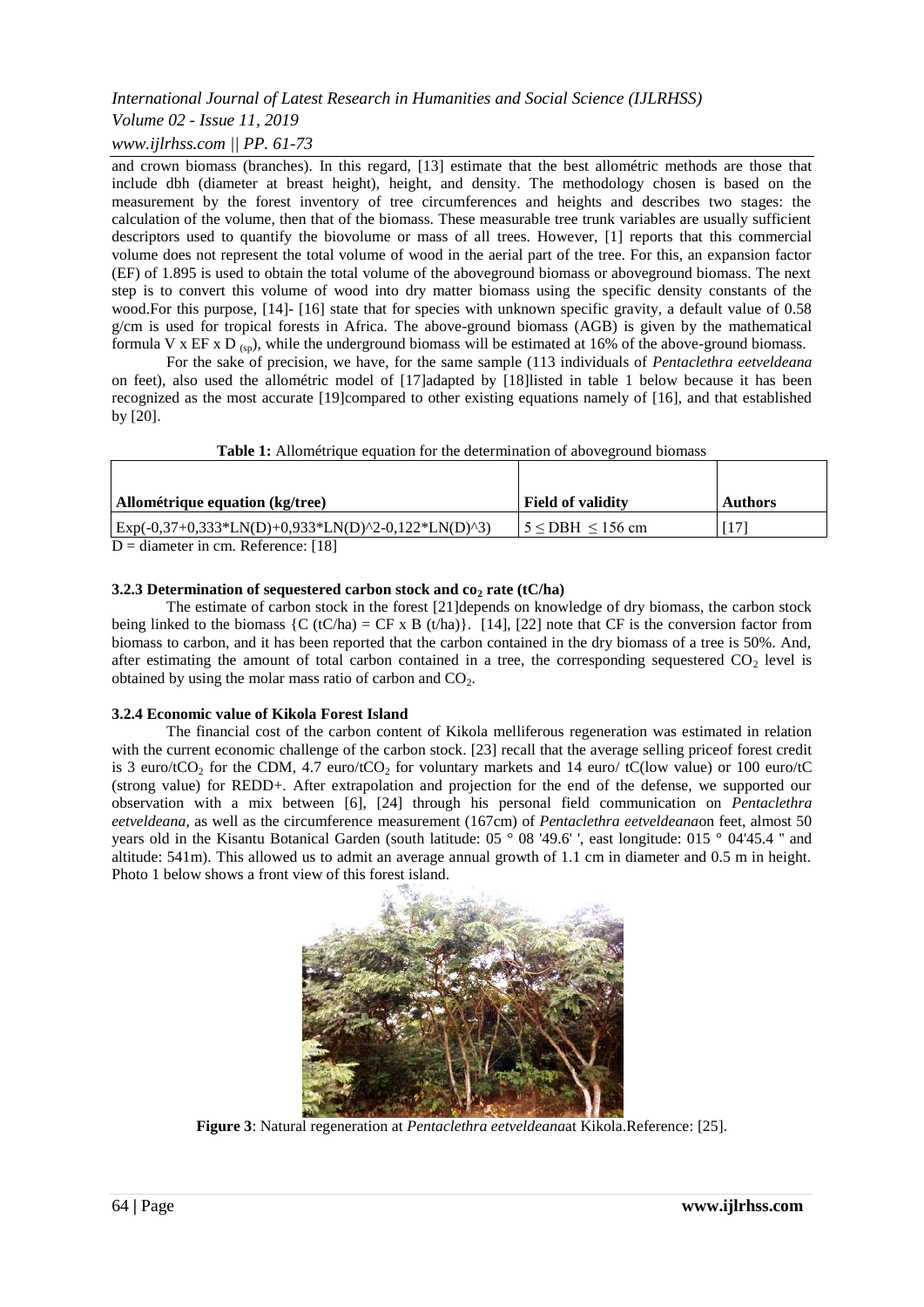## **4. Results**

#### **4.1 Melliferous floristic inventory of the Kikola forest islet**

The information concerning the indigenous species recorded during this inventory; highlight the count of the 211 dbh trees  $\geq$  10 cm, distributed in six (6) families, among which we distinguish *Fabaceae/Mimosoideae, Euphorbiaceae, Rubiaceae, Salicaceae, Phyllanthaceae and Apocynaceae*, distributed in Figure 4 which follows.



**Figure 4**: Melliferous floristic spectrum of the Kikola forest islet

In this figure, the *Fabaceae/Mimosoideae* is the most represented family (65%), followed by those of *Phyllanthaceae* (14%), *Euphorbiaceae* (12%), *Salicaceae* (7%), *Apocynaceae* (1%) and *Rubiaceae* (1%).The species inventory of this forest regeneration restricted to woody species is presented in Figure 5.



**Figure 5**: Spectrum of distribution of indigenous species in Kikola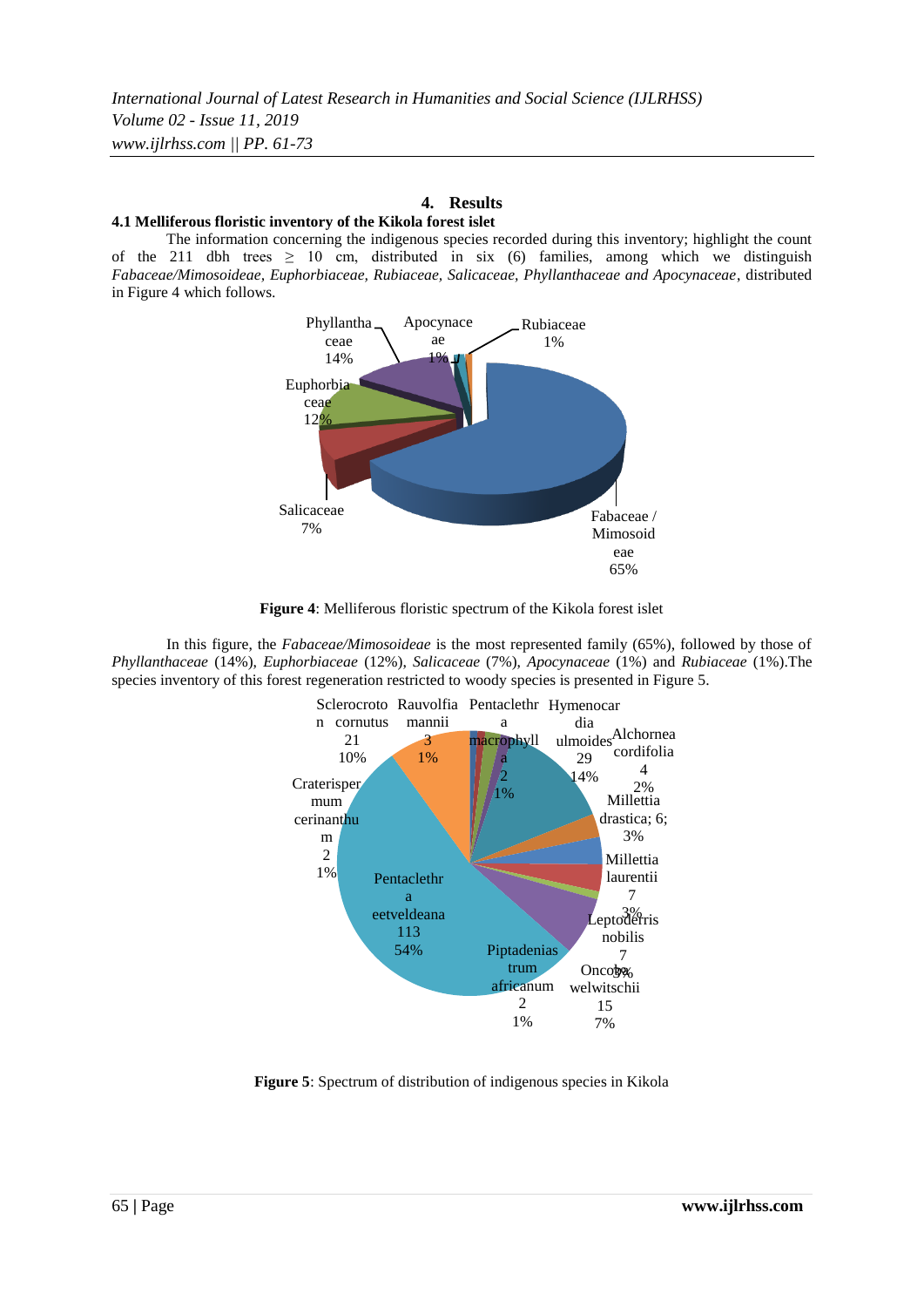## *International Journal of Latest Research in Humanities and Social Science (IJLRHSS) Volume 02 - Issue 11, 2019 www.ijlrhss.com || PP. 61-73*

This spectrum shows twelve (12) species, including *Alchornea cordifolia* (Schum and Thonn) Mull (2%), *Craterispermum cerinanthum* Hiern (1%), *Hymenocardia acida* Tul (14%), *Leptoderris nobilis* Welw. ex Bak (7.3%), *Millettia drastica* Welw, ex Bak (3%), *Millettia laurentii* De Wild (3%), *Oncoba welwitschii* Oliv (7%), *Pentaclethra eetveldeana* De Wild and Th, Dur (54%), *Pentaclethra macrophylla* Benth (1%), *Piptadeniastrum africanum* Hook.F (1%), *Rauvolfia mannii* Stapf (1%), *Sclerocroton cornutus* Pax (10%). It is worth noting that the frequency and spatial occupation are largely in *Pentaclethraeetveldeana* De Wild and Th, Dur (Figure 5 above). It deserves special attention in this study.

## **4.2 Quantitative and structural diversity of** *Pentaclethra eetveldeana*

The diametric structure as well as the height distribution of the individuals of *Pentaclethra eetveldeana* are visualizable through figures 6 and 7 below.



Diameter classes (cm)





**Figure 7**: Distribution of *Pentaclethra eetveldeana* by category of heights.

These figures 6 and 7 show the diametric structure as well as the distribution at heights of the flora at *Pentaclethra eetveldeana* distributed respectively in 5 and 9 opened classes at the upper extremities, because of the continuity of these variables in the interval considered.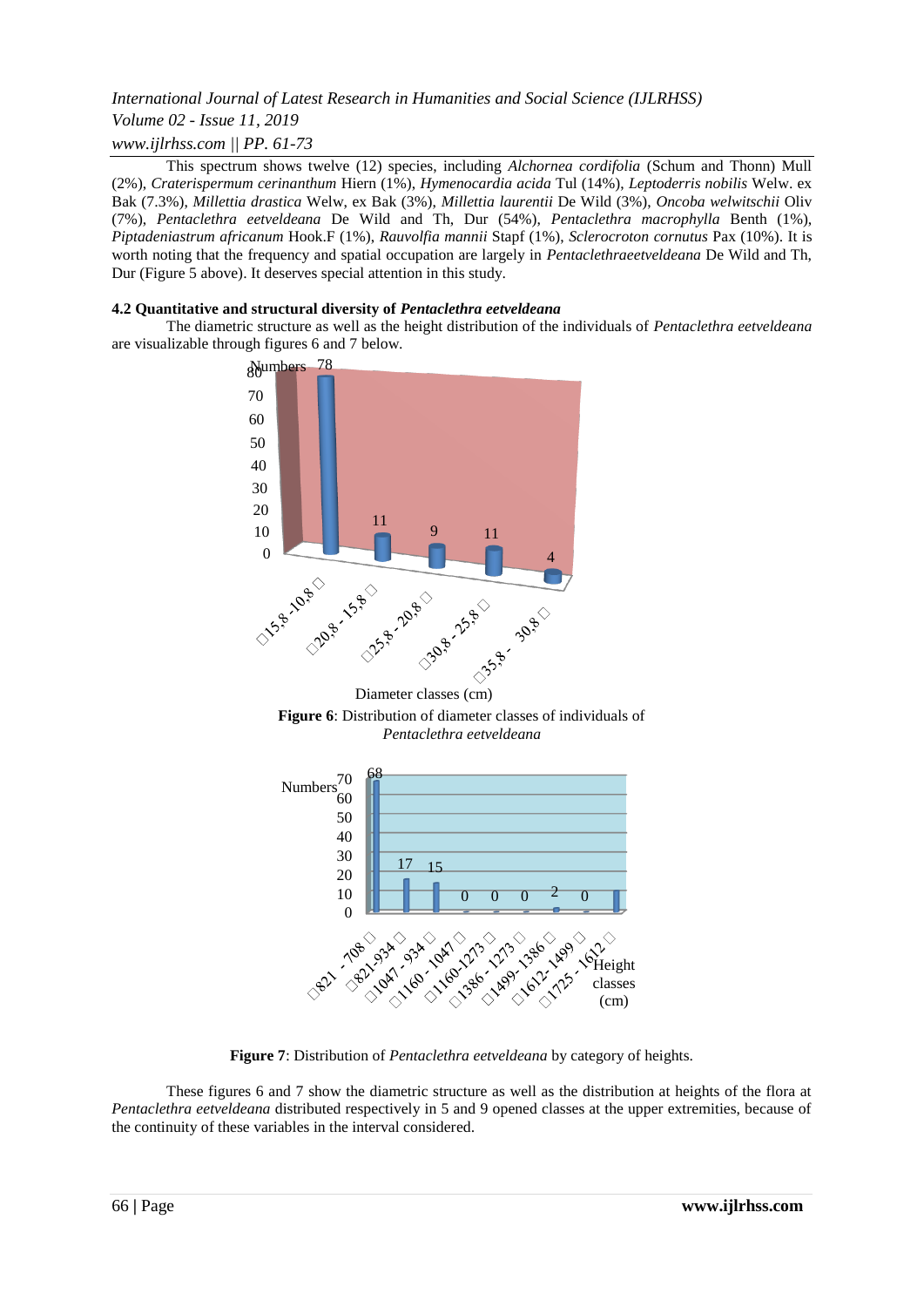*Volume 02 - Issue 11, 2019*

*www.ijlrhss.com || PP. 61-73*

| <b>Table 2:</b> Estimation of biomass and carbon rate per class of diameter of <i>Pentaclethra eetveldeana</i> following [1] |                |              |               |                |                |                |               |  |
|------------------------------------------------------------------------------------------------------------------------------|----------------|--------------|---------------|----------------|----------------|----------------|---------------|--|
|                                                                                                                              |                | <b>Basal</b> |               | <b>Aerial</b>  |                | <b>Total</b>   |               |  |
| Diameter classes                                                                                                             |                | area         | <b>Volume</b> | <b>biomass</b> | Underground    | <b>biomass</b> | <b>Carbon</b> |  |
| (cm)                                                                                                                         | <b>Number</b>  | $(m^2)$      | $(m^3)$       | (t/ha)         | biomass (t/ha) | (t/ha)         | (t/ha)        |  |
| $\Box$ 10.8-15.8 $\Box$                                                                                                      | 78             | 1.00         | 6.7           | 7.4            | 1.2            | 8.6            | 4.3           |  |
| $\Box$ 15.8 – 20.8 $\Box$                                                                                                    | 11             | 0.3          | 2.2           | 2.4            | 0.4            | 2.8            | 1.4           |  |
| $\Box$ 20.8 – 25.8 $\Box$                                                                                                    | 9              | 0.4          | 3.7           | 4.1            | 0.7            | 4.8            | 2.4           |  |
|                                                                                                                              |                |              |               |                |                |                |               |  |
| $\Box$ 25.8 – 30.8 $\Box$                                                                                                    | 11             | 0.7          | 8.8           | 9.7            | 1.5            | 11.2           | 5.6           |  |
| $\Box 30.8 - 35.8 \Box$                                                                                                      | $\overline{4}$ | 0.3          | 4.7           | 5.1            | 0.8            | 6.0            | 3.0           |  |
| Total                                                                                                                        | 113            | 2.7          | 26.1          | 28.7           | 4.6            | 33.3           | <b>16.7</b>   |  |
| Average                                                                                                                      |                |              |               |                |                |                |               |  |
|                                                                                                                              |                | 0.5          | 5.2           | 5.8            | 0.9            | 6.7            | 3.3           |  |
| Standard deviation                                                                                                           |                |              |               |                |                |                |               |  |
|                                                                                                                              |                | 0.3          | 2.6           | 2.8            | 0.5            | 3.3            | 1.6           |  |



The biomass height values per classes are given in Figure 8 below.



**Figure 8**: Biomass estimation of the Kikola forest block by height classes of *Pentaclethra eetveldeana* following [1]

**Table 3:** Estimation of biomass and carbon rate per diameter classes of *Pentaclethra eetveldeana*following [17]**,**  adapted by[18]

| Diameter classes<br>(cm)  | <b>Number</b> | <b>Basal</b> area<br>(m <sup>2</sup> ) | <b>Aerial</b><br><b>biomass</b><br>(t/ha) | Underground<br>biomass (t/ha) | <b>Total</b><br><b>biomass</b><br>(t/ha) | Carbon<br>(t/ha) |
|---------------------------|---------------|----------------------------------------|-------------------------------------------|-------------------------------|------------------------------------------|------------------|
| $\Box$ 10.8-15.8 $\Box$   | 78            | 1.00                                   | 7.19                                      | 1.15                          | 8.34                                     | 4.17             |
| $\Box$ 15.8 – 20.8 $\Box$ | 11            | 0.28                                   | 2.53                                      | 0.40                          | 2.93                                     | 1.47             |
| $\Box$ 20.8 – 25.8 $\Box$ | 9             | 0.39                                   | 4.19                                      | 0.67                          | 4.86                                     | 2.43             |
| $\Box$ 25.8 – 30.8 $\Box$ | 11            | 0.69                                   | 8.14                                      | 1.30                          | 9.44                                     | 4.72             |
| $\Box 30.8 - 35.8 \Box$   | 4             | 0.32                                   | 3.93                                      | 0.63                          | 4.56                                     | 2.28             |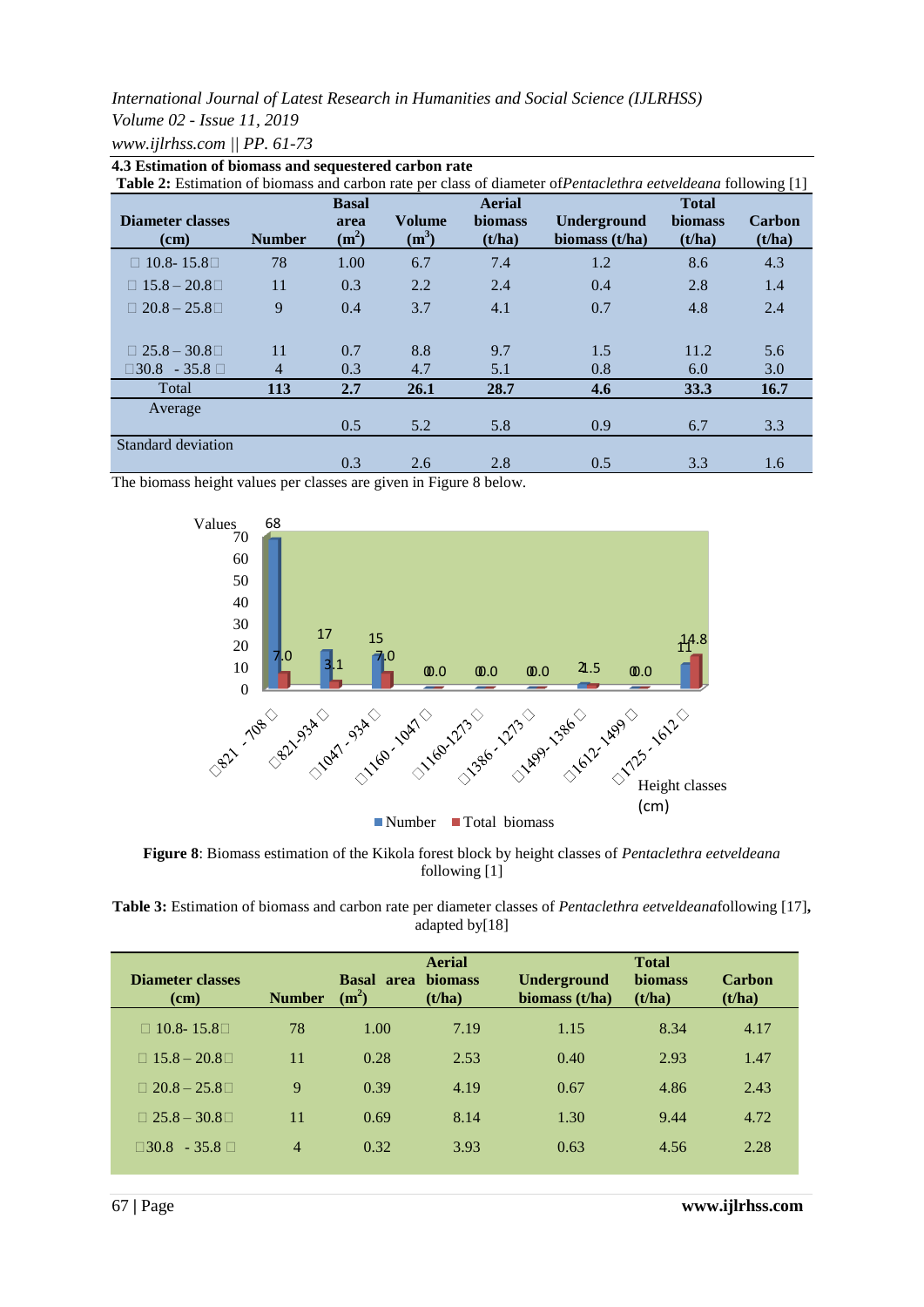*International Journal of Latest Research in Humanities and Social Science (IJLRHSS) Volume 02 - Issue 11, 2019*

*www.ijlrhss.com || PP. 61-73*

| <b>Total</b>       | 113 | 2.7       | 26.0 | 4.2     | 30.1 | 15.1 |
|--------------------|-----|-----------|------|---------|------|------|
| Average            |     |           |      |         |      |      |
|                    |     | $\rm 0.5$ | 5.2  | $0.8\,$ | 6.0  | 3.0  |
| Standard deviation |     |           |      |         |      |      |
|                    |     | $0.3\,$   | 2.4  | 0.4     | 2.7  |      |

Table 2 above indicates that 113 individuals of *Pentaclethra eetveldeana* diameter ranging from 10.8 cm to 35.8 cm (excluded) have a volume of 26.1  $\pm$  2.6 m<sup>3</sup>, cover a basal area of 2.7  $\pm$  0.3 m<sup>2</sup>, with a total estimated biomass of 33.3  $\pm$  3.3 t/ha, which shows 16.7  $\pm$  1.6 t/ha of carbon sequestered over the entire considered space of our inventory. This information apparently diverge with those in Table 3 which shows, for the same diameter structure, the same area but a total biomass estimated at  $30.1 \pm 2.7$  t / ha, showing  $15.1 \pm 1.4$  t / ha sequestered carbon. These results, reported per hectare after extrapolation, and taking into account the fact that the estimation of the biomass of a tree is always accompanied by an error which corresponds to the difference between the biomass values observed and the values predicted by the allometric model [26], give us the values shown in Table 4 below.

| Table 4: Comparison of results between [17] and that of [1] |                 |                |  |  |  |  |
|-------------------------------------------------------------|-----------------|----------------|--|--|--|--|
|                                                             |                 |                |  |  |  |  |
| Dendrometry of the                                          |                 |                |  |  |  |  |
| stand                                                       | [17]            | 11             |  |  |  |  |
| Basal area $(m2)$                                           | $5.2 + 0.7$     | $5.2 + 0.7$    |  |  |  |  |
|                                                             |                 |                |  |  |  |  |
| Total biomass(t/ha)                                         | $60.2 \pm 5.4$  | $66.6 + 7.3$   |  |  |  |  |
|                                                             |                 |                |  |  |  |  |
|                                                             |                 | $33.4 \pm 3.7$ |  |  |  |  |
|                                                             | Carbon $(t/ha)$ | $30.1 + 2.7$   |  |  |  |  |

This table attests the similarity of the results between these two approaches, and reassures us to be able to retain the model of volume of strong wood for the continuation of our analysis, because the best allometric methods [13] are those which include the dbh, height and density. Table 5 gives estimation of biomass and cost of sequestered carbon.

**Table 5:** Estimation of sequestered atmospheric CO<sub>2</sub> stock and equivalent costs per diameter classes of *Pentaclethra eetveldeana*

| <b>Diameter</b><br>classes (cm)                    | <b>Number</b> | <b>Basal</b><br>area<br>(m <sup>2</sup> ) | <b>Total</b><br><b>biomass</b><br>(t/ha) | <b>Carbon</b><br>(t/ha) | CO <sub>2</sub> (t/ha) | <b>CDM</b><br>carbon<br>price $(\Box)$ | <b>MV</b><br>carbon<br>price<br>$(\Box)$ | $REDD+$<br>price $(\Box)$ |
|----------------------------------------------------|---------------|-------------------------------------------|------------------------------------------|-------------------------|------------------------|----------------------------------------|------------------------------------------|---------------------------|
| $\Box$ 10.8 - 15.8 $\Box$                          | 156.0         | 2.0                                       | 17.4                                     | 8.8                     | 32.3                   | 96.9                                   | 151.8                                    | 452.1                     |
| $\Box$ 15.8-20.8 $\Box$                            | 22.0          | 0.6                                       | 6.0                                      | 3.0                     | 11.0                   | 33.0                                   | 51.7                                     | 154.1                     |
| $\Box$ 20.8-25.8 $\Box$                            | 18.0          | 0.8                                       | 10.0                                     | 5.0                     | 18.4                   | 55.1                                   | 86.2                                     | 256.9                     |
| $\Box$ 25.8-30.8 $\Box$<br>$\Box 30.8 - 35.8 \Box$ | 22.0<br>8.0   | 1.4<br>0.4                                | 24.0<br>9.2                              | 12.0<br>4.6             | 44.0<br>16.9           | 132.1<br>50.6                          | 207.0<br>79.3                            | 616.6<br>236.3            |
| <b>Total</b>                                       | 226.0         | 5.2                                       | 66.6                                     | 33.4                    | 122.6                  | 367.7                                  | 576.1                                    | 1716.1                    |
| Average<br>Standard                                |               | 1.0                                       | 13.3                                     | 6.7                     | 24.5                   | 73.5                                   | 115.2                                    | 343.2                     |
| deviation                                          |               | 0.7                                       | 7.3                                      | 3.7                     | 13.4                   | 40.3                                   | 63.1                                     | 187.9                     |

68 **|** Page **www.ijlrhss.com**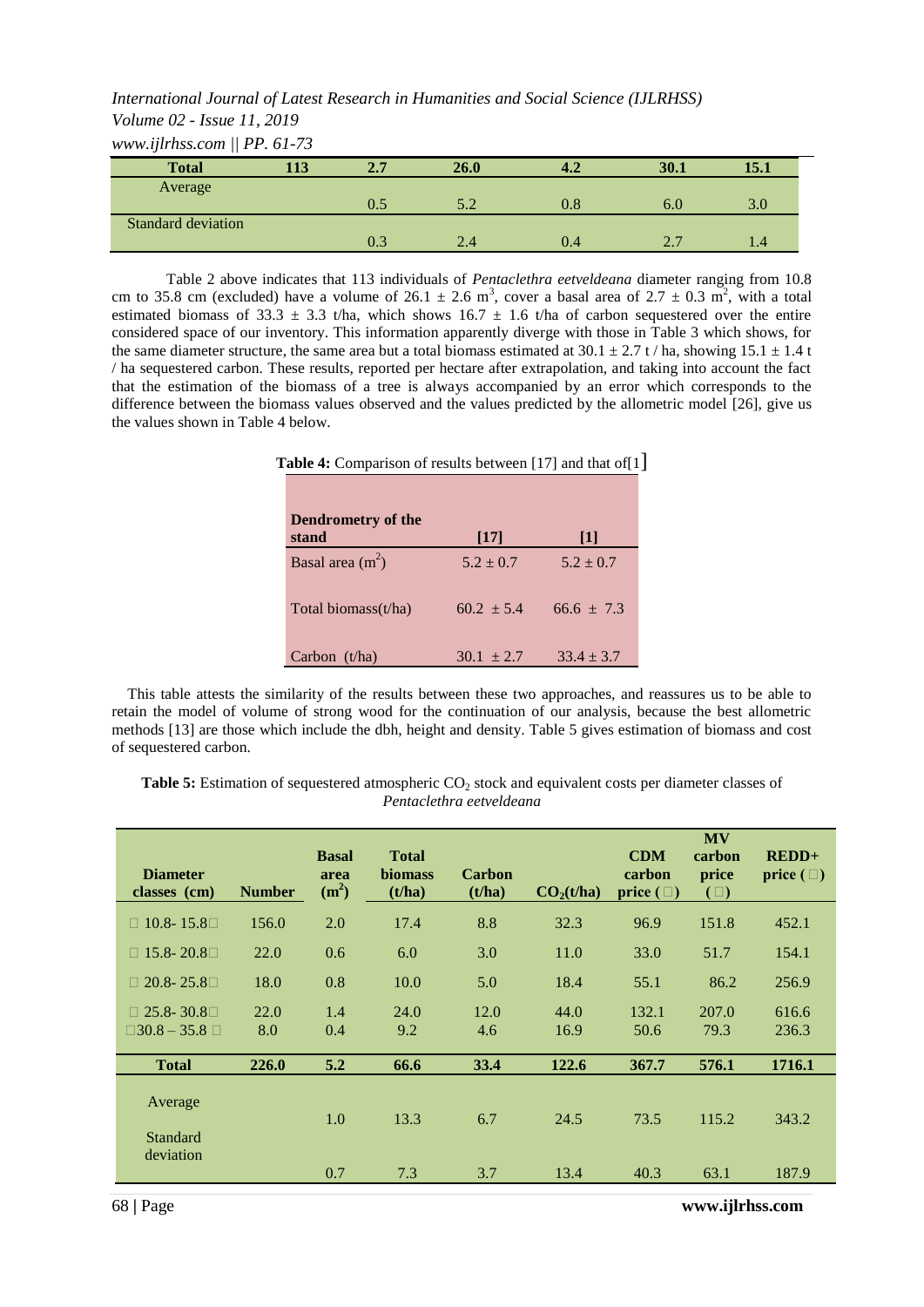## *Volume 02 - Issue 11, 2019*

*www.ijlrhss.com || PP. 61-73*

## **4.4 Economic weight of** *pentaclethra eetveldeana* **on feet**

Subject to the standard deviations as set out above, the economic value of an individual of *Pentaclethra eetveldeana*De Wild and Th, Dur on feet having an average diameter of  $16.7 \pm 7.9$  cm and a height of 8,  $5 \pm 3.1$ m, according to the present study, is visualized through the measurements shown in Figure 9 below. While Figure 10 projects this economic value for the end of the defense.





#### **4.5 Projection of average measurements and economic weight of** *Pentaclethra eetveldeana* **in august 2025**



**Figure 10**: Economic value of an individual of *Pentaclethra eetveldeana* on feet projected in August 2025.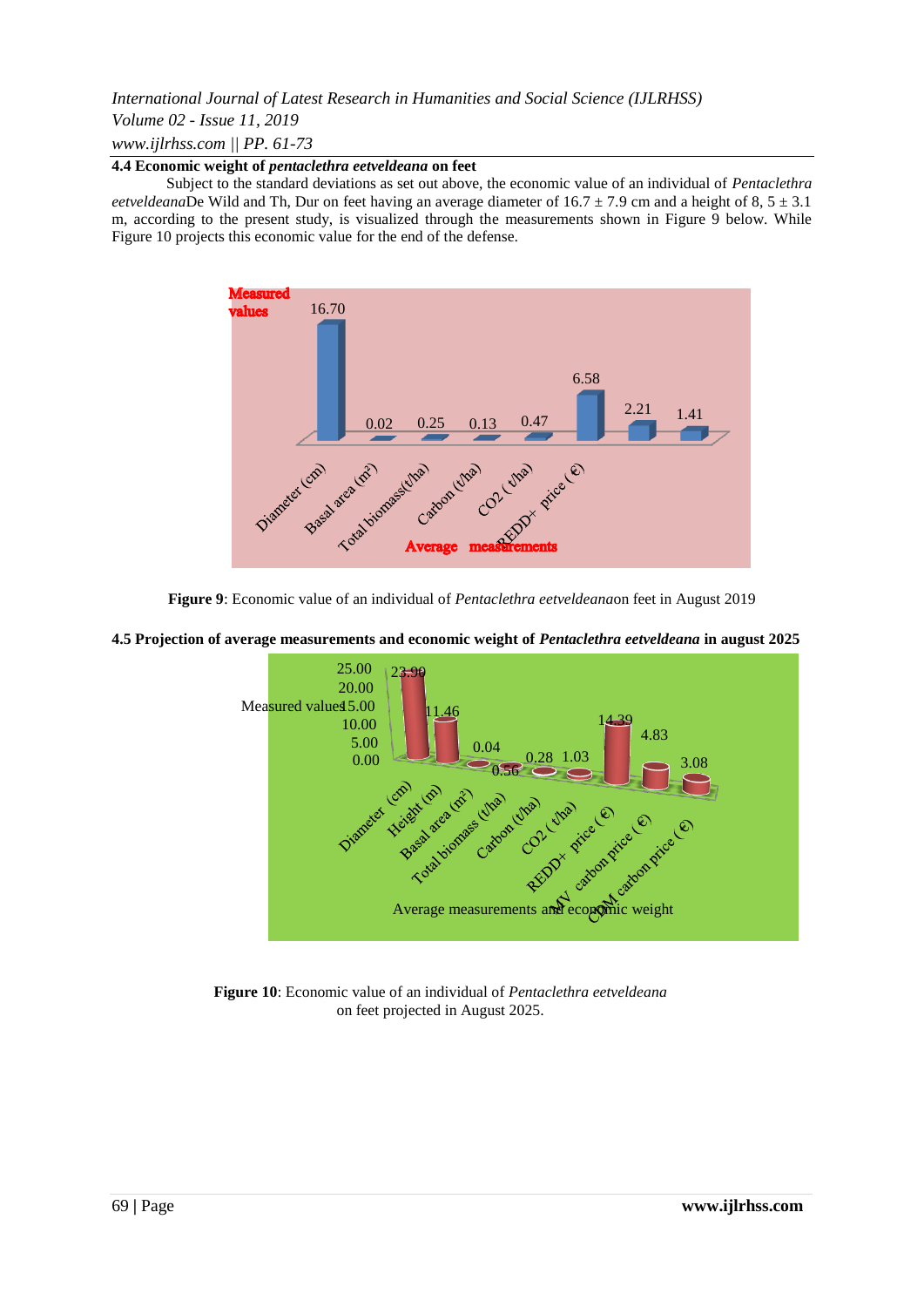*International Journal of Latest Research in Humanities and Social Science (IJLRHSS) Volume 02 - Issue 11, 2019 www.ijlrhss.com || PP. 61-73*



**4.6 Estimation of the economic value of the Kikola islet in august 2025**

**Figure 11**: Economic weight of natural regeneration at *Pentaclethra eetveldeana*of Kikola by 2025.

#### **5. Discussion**

## **5.1 The melliferous flora of the Kikola forest islet**

The inventory limited to indigenous melliferous plants at dbh  $\geq 10$  cm to 1.3 m from the soil, made it possible to count 211 individuals, distributed in 12 species and 7 families over a space of ½ ha, reasoned sample selected from the four(4) ha covered by forest regeneration put in defense. All these species belong to the guineo-congolese semi-evergreen forest zone of the guineo-congolese regional endemiccenter characterized by grassy vegetation derived from the destruction of the former [27]. They are generally used as lumber, or exploited for various purposes (traditional medicine, food, cosmetics, etc.), and are the subject of many abusive exploitation [28].

Occupying the 65% of this phytogeographic spectrum, the *Fabaceae/Mimosoideae* are the most represented family and make the star at *Pentaclethra eetveldeana* De Wild and Th, Dur (54%).This dominance corroborates [29] data on the Kimwenza and [11] on the forest islet of the Monastery of Notre Dame d'Assomption in South Kinshasa, and could confirm that *Pentaclethra eetveldeana* has characteristics of strong wood [30] which give it its power of store a large amount of carbon, and intrinsic and extrinsic aspects that meet the criteria of a fast-growing plant and are more resistant to bush fires [31].

The histogram of the distribution of *Pentaclethra eetveldeana* by diameter category [32]-[33] shows that in a stable natural environment, the number of individuals of a forest stand decreases steadily from small dbh trees to larger trees and is attributed to species regeneration.

#### **5.2 Quantitative and structural diversity of** *Pentaclethra eetveldeana*

The sample of this assessment consists of 113 trees of *Pentaclethra eetveldeana*(Figure 6) recorded on a plot of ½ ha or 226 individuals per hectare. This number is valid because [34] admits that a sample of 50 to 100 trees is sufficient to carry out a study of gasoline in a given region. Five (5) diameter classes and nine (9)height classes were sufficient [35]to visualize the structural diversity of this florule.

#### **5.3 Estimation of biomass and carbon stock**

We have chosen hardwood volume model<sup>[1]</sup> which includes dbh, height and density, the results of which do not diverge with those obtained with the allometric equationof [17] adapted by [18]. On a basal area of 5.2 $\pm$ 0.7 m<sup>2</sup>/ha conforming to a younger or lighter stand [36], the two distributions of *Pentaclethra eetveldeana*(by height and by diameter) respectively have a total biomass of  $66.6 \pm 7.3$  t/ha and  $67 \pm 7$  t/ha. These results are significantly higher than 8.5 t/ha of aerial biomass obtained by  $[11]$  on the forest island of the Monastery of Notre Dame d'Assomption, in the south of Kinshasa as well as 13.03 t/ha of that of [37] in the forest complex of the Spiritual Center Manresa of Kimwenza, and this, for the same species. This characterizes the presence of forest regeneration in savannah protected from fire [38].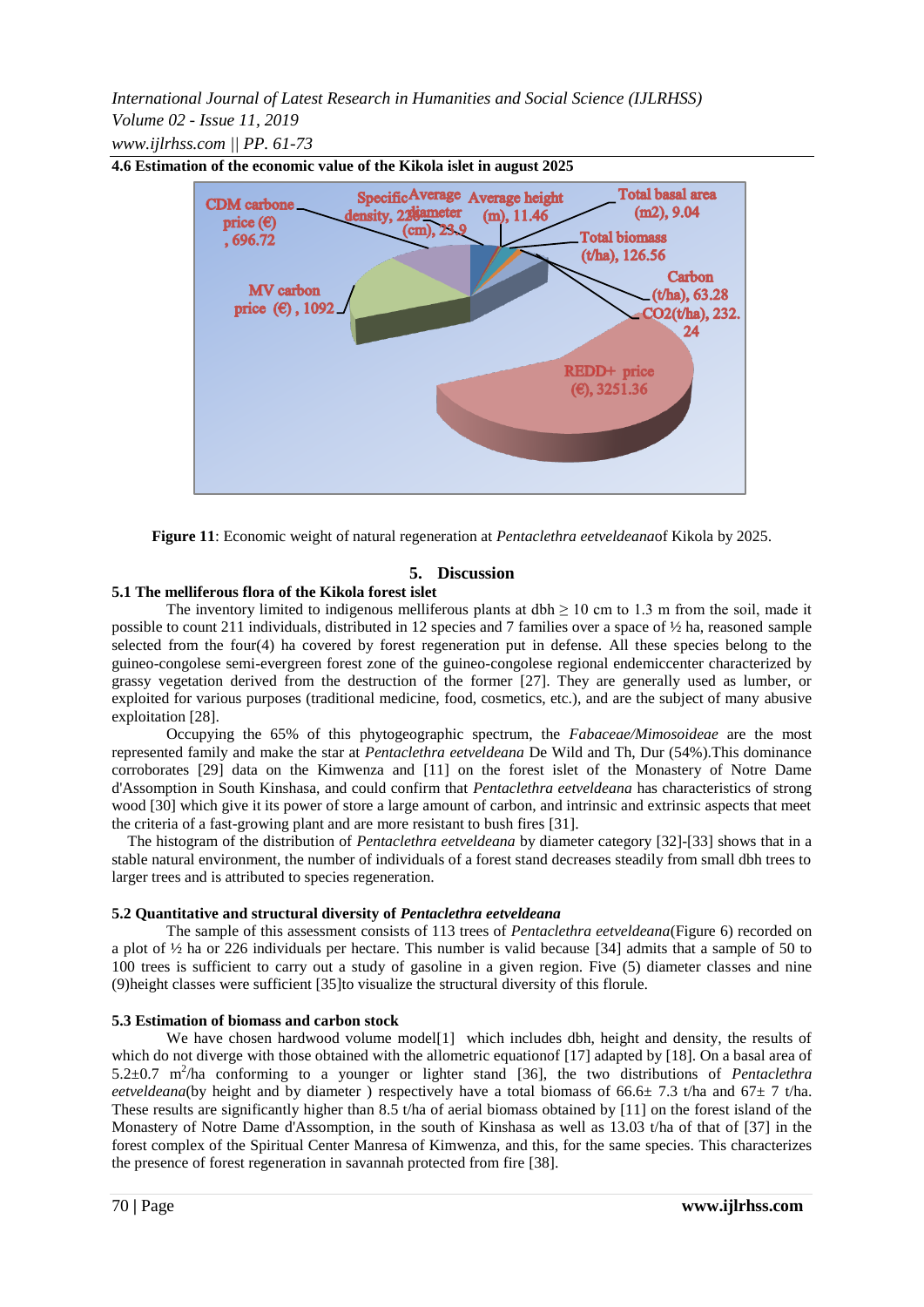## *Volume 02 - Issue 11, 2019*

#### *www.ijlrhss.com || PP. 61-73*

The diameter class [25.8-30.8[has a total biomass equal to  $24.0 \pm 7.3$  t/ha and stores  $12.0 \pm 3.7$  t/ha of carbon well above those of the class diameter of [10.8-15.8] (respectively 17.4  $\pm$  7.3 t/ha and 8.8  $\pm$  3.7 t/ha), and confirms [39] who deduces that the specific gravity has a low influence on the biomass rate.

On the other hand, the influence of the dbh on the quantity of biomass and thus on the sequestered carbon rate is reflected by the considerable variation of the average values of biomass and those of carbon from one class of diameter to another because, the more the diameter of the tree is large, the higher the carbon content sequestered by it.

Similarly, the distribution of individuals in height classes evolves in the same direction as average biomass values (Figure 8). This would mean that the higher a tree is, the higher its biomass. The height parameter also influences the amount of biomass, as also demonstrated [40].The apparent contrast that exhibits a sawtooth fluctuation of the total biomass from the class [934-1047[height class could be explained by the fact that this species has a denser canopy and abundant foliage that allows it to contain large biomass and sequester a significant amount of carbon.

The results presented in Table 5 show that this natural regeneration plays an important ecological and environmental role in the process of combating global warming, by sequestering  $122.6 \pm 13.4$  teq  $CO<sub>2</sub>$  /ha, higher than that of [11] on the small islet of Kinshasa (14.6 teq  $CO_2/ha$ ), as well as the one found by [41] on *Pentaclethra eetveldeana*planted next to the students residencebloc 150 of the University of Kinshasa (20.62 teq  $CO<sub>2</sub>$  /ha). On the other hand, this result is close to that of [29] quantified in the Kimwenza forest concession (128.27 teqCO<sub>2</sub>/ha). This contribution to REDD+ efforts can currently be worth it [23] between **1716.1**  $\pm$  **187.9 € and 12260 ± 187.9 €**

These results ensure that this forestry island under study is indeed in regeneration and contains individuals of *Pentaclethra eetveldeana*, relatively aged, with an average diameter of 16.7 ± 7.9 cm at chest height and height average of  $8.5 \pm 3.1$  m. The exploitation of the apiary implanted within it by the association of the beekeepers of Kikola has a direct positive consequence on the sufficient regeneration of the stand.

#### **5.4 Economic weight of** *Pentaclethra eetveldeana* **on feet**

The average measurements (figure 9) from our observations were sufficient to estimate those of an individual from *Pentaclethra eetveldeana* (Figure 10) and the economic weight of regeneration generated (Figure 11) at the end of the setting in defens.This islet, whose indigenous melliferous flora has been restricted to the dominant species thanks to the phytogeographical spectrum (figure 5) and which would thus be the proof of the evolution of the savannah vegetation in forestry vegetation, will have sequestered **232.24 ± 13.4**   $\textbf{teqCO}_2/\textbf{ha}$ , amount of CO<sub>2</sub> that will not participate in the greenhouse effect by 2025. This regeneration would therefore be eligible for the REDD+ carbon price and would benefit [23] between  $3251.36 \pm 187.9$   $\Box$  and  $2324$ **± 187.9 €.**These results are indeed those expected from our analysis.

#### **Conclusion**

The estimation of the environmental and economicpotential of this natural regeneration values and qualifies *Pentaclethra eetveldeana*De Wild and Th, Dur, one of the indigenous melliferous species of Madimba territory in Kongo Central, for efforts to fight against global warming. The results obtained in our observations show that it has the propensity to sequester a no less important quantity of atmospheric  $CO<sub>2</sub>$ , the main greenhouse gas.

We highly recommend planting it to reforestation decision-makers as well as to beekeepers in order to preserve, improve, increase its density and acquire additional passive income that can be generated in the carbon market.

#### **Thanks**

We are grateful to Professors Constantin Lubini and Félicien Lukoki, who helped us, respectively, to identify the scientific names of the listed indigenous melliferous species, and recommended us to influential actors in the beekeeping sector in the Madimba territory. On this list are Brother Rigobert Mansala of the Kisantu Botanical Garden, the NGO Levain de masses and the beekeepers from Kikola who put their skills to good use and facilitated the implementation of this inventory. .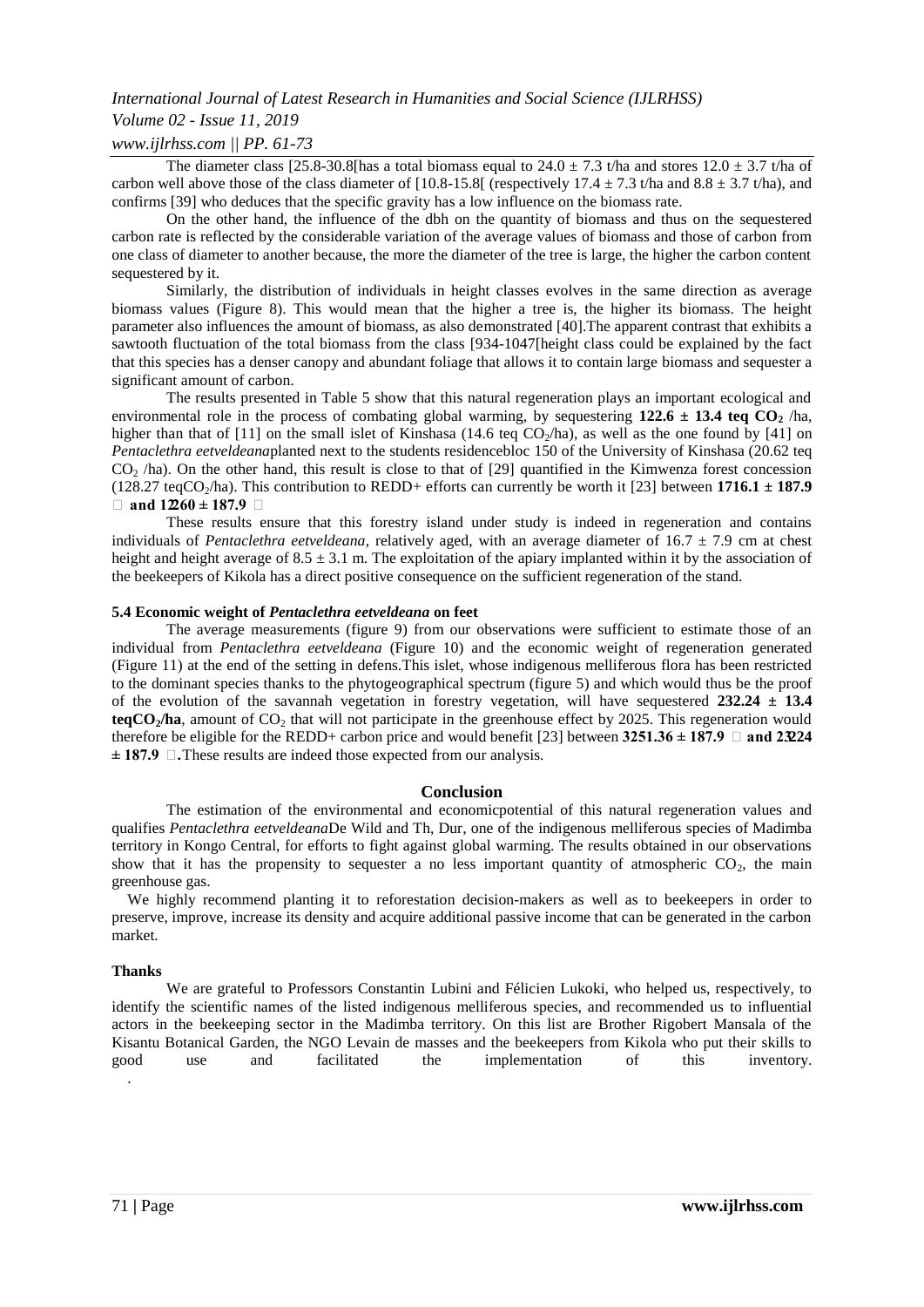## *Volume 02 - Issue 11, 2019*

*www.ijlrhss.com || PP. 61-73*

#### **References**

- [1]. S. Kouamé, Diversité végétale et estimation de la biomasse dans l'arboretum du Centre National de Floristique (Abidjan, Côte d'ivoire), 2013, inédit.
- [2]. H. Baku« Matériaux ligneux de construction des habitations et de fabrication d'objets d'art du territoire de Tshela dans le Bas Congo », dans CRIDUPN n° 058 UPN, RDC, pp 249-258, 2014
- [3]. S. Mavinga, Production de combustibles ligneux et dégradation des formations forestières dans l'hinterland de Kinshasa. Thèse de doctorat. Unikin, 212p, 2018
- [4]. R. Bellefontaine, Pour de nombreux ligneux, la reproduction sexuée n'est pas la seule voie : analyse de 875 cas, Cirad, Montpellier, France, 26 p, 2005
- [5]. A. Awono, D. Manirakiza, H. Owona et V. Ingram, Etude de base de la filière miel dans les provinces du Bas Congo et de Kinshasa (RDC), CIFOR, 87p, 200
- [6]. C. Mika, Expérimentation par voie germinative de *Pentaclethra eetveldeana*, Unikin, Faculté des sciences,inédit, 2011
- [7]. C. Vermeulen, E. Dubiez, P. Proces, S. Diowo, Mukumary, T. YambaYamba, S. Mutambwe, R. Peltier, J. Marien, L. Doucet, « Enjeux fonciers, exploitation des ressources naturelles et forêts des communautés locales en périphérie de Kinshasa, RDC », Base [en ligne], Volume 15, numéro 4, pp535-544, 2011
- [8]. N. Malanda, Monographie du Bas Congo, Ministère du plan, RDC, 65p, 2005
- [9]. K. Binzangi, « L'approvisionnement de Kinshasa en énergie-bois », dans Lukunilwayuma, vol.II n°2, Université libre de luozi, pp.25-35, 2000
- [10]. B[. Gadrat,](http://www.designvegetal.com/) La friche de Grand-Papa, Irstea éditions, 72 p, 1991
- [11]. C. Lubini, K. Belesi, T. Kidikwadi, R. Kisompa, « Note préliminaire sur la mesure de biomasse aérienne et de stock de carbone dans un îlot forestier à Kinshasa » dans Journal Congo Sciences, Co. Sc. 2 (2), pp 114-119, 2014
- [12]. J. Rondeux, La mesure des arbres et des peuplements forestiers, Les presses agronomiques de Gembloux, Belgique, 521 p, 1993
- [13]. W. Dorvil, Evaluation de la biomasse et des stocks de carbone sur des placettes forestières en forêts tropicales humides de Guadeloupe. Master en sciences et technologies, Université des Antilles et de la Guyane, 44 p, 2010
- [14]. S. Brown and E. Lugo, Above ground biomass estimates for tropical moist forests of the Brazilian Amazon Interciencia n° 17: pp. 8-18, 1992
- [15]. G. Reyes, S. Brown, J. Chapman&A. Lugo, " Wood densities of tropical tree species" Rapport technique général, Nouvelle Orléans, Louisiane USDA Forest service, 15p, 1992
- [16]. GIEC, Introduction aux Lignes Directrices, 13 p, 2006
- [17]. J. C. Chave, C. Andalo, M.A. Brown, J.Q. cairns, D. Chambers, H. Eamus, Folster, "True allometry and improved estimation of carbon stocks and balance" in Tropical forests. Oecologie, 145(1), pp. 87- 99, 2005
- [18]. T. Kidikwadi, A. Lubini, N. Luyindula et K. Belesi, « Note préliminaire sur l'écologie et mesure de biomasse de Prioriabalsamifera dans les Stations forestières de l'INERA de Luki et Kiyaka en RD Congo », dans International Journal of Innovation and AppliedStudies ISSN 2028-9324 Vol. 11 No. 4 Jun. 2015, pp. 914-927, 2015
- [19]. A. Mugnier, B. Cassagne, N. Bayos, C. Lafon, « (2009). Estimation des stocks de carbone des forêts du bassin du Congo pour la REDD : Etude comparative conduite sur 22 types forestiers, 4 pays et un dispositif d'aménagement 4,8 millions d'ha. [En ligne],http/www.observatoire-comifac.net/ docs/edf2008/FR/état-des-forets, Pages consultées le 25 février 2019
- [20]. A.N. Djomo, A. Ibrahima, J. Saborowski, G. Gravenhorst, "Allometric equations for biomass estimations " in Cameroon and pan moist tropical equations including biomass data from Africa. Forest Ecology and Management. 260: 1873 – 1885, 2010
- [21]. R. Nasi, P. Mayaux, D. Devers, N. Bayol, R. Eba'aAtyi, A. Mugnier, B. Cassagne, A. Billand et D.Sonwa, Un Aperçu des stocks de carbone et leurs variations dans les forêts du Bassin du Congo, 206 p, 2008
- [22]. Y. Malhi, D. L, Phillips, T. Baker, J. Lloyd, The above grownd coarse by productivity of 104 neotropicalforet plats. Global change biology, 29 p, 2004
- [23]. J. Boulier et L. Simon, Les forêts au secours de la planète : quel potentiel de stockage du carbone, 77p, 2010
- [24]. T. Lubalega, « Communication personnelle sur la germination du *Pentaclethra eetveldeana* » Conférence animée le 12 avril 2019 à Kisantu.